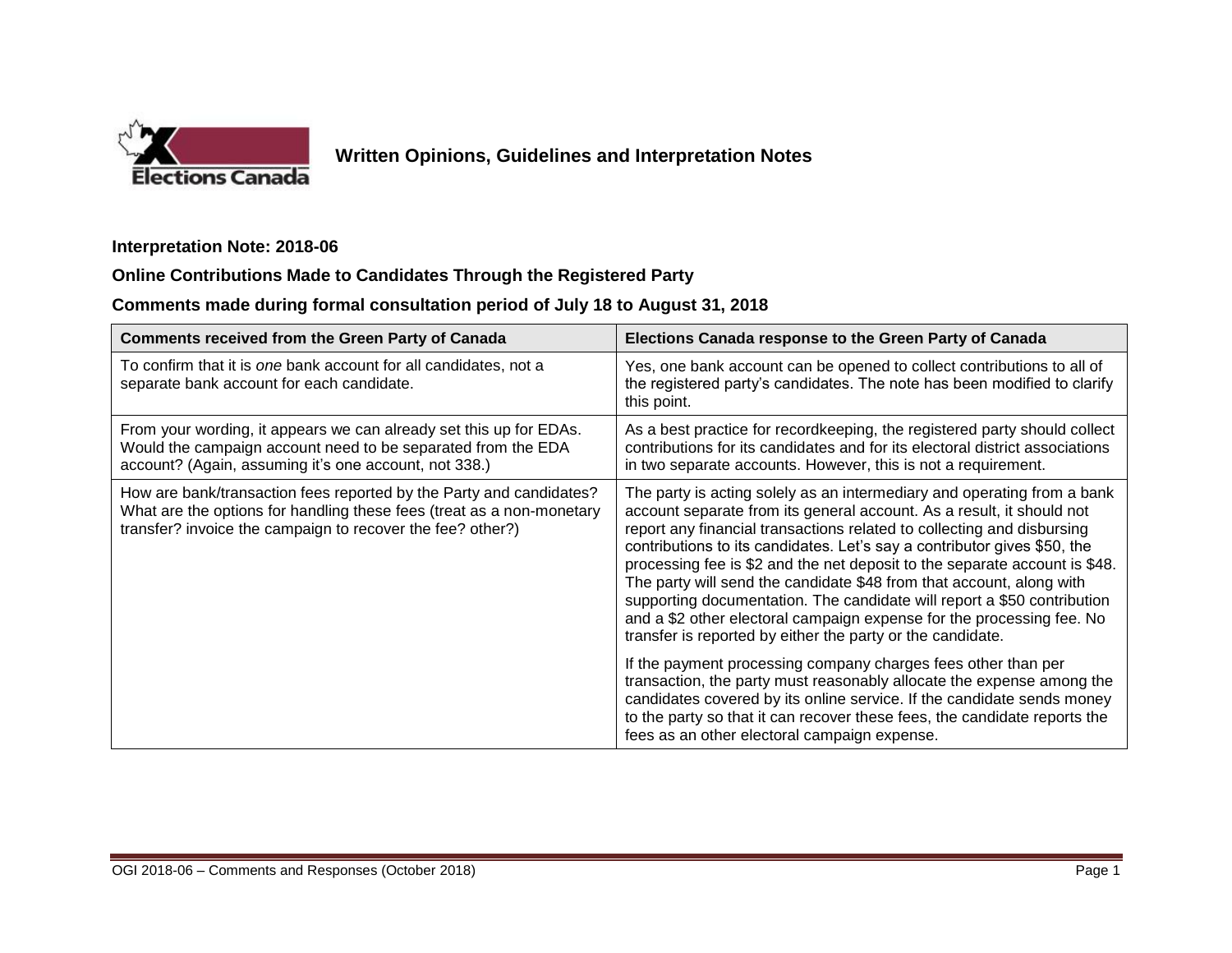| <b>Comments received from the Liberal Party of Canada</b>                                                                                                                                                                                                                                                                                                                                                                                                                                                                                                                                                                                                                                                                                                                                                                                                                                                                                                                                                                                                                                                                                                                                                                                                                                                                                                                                                                                                                                                                                | Elections Canada response to the Liberal Party of Canada                                                                                                                                                                                                                                                                                                                                                                                                                                                                                                                                                                                                                                                                                                                                                                                                                                                                                                            |
|------------------------------------------------------------------------------------------------------------------------------------------------------------------------------------------------------------------------------------------------------------------------------------------------------------------------------------------------------------------------------------------------------------------------------------------------------------------------------------------------------------------------------------------------------------------------------------------------------------------------------------------------------------------------------------------------------------------------------------------------------------------------------------------------------------------------------------------------------------------------------------------------------------------------------------------------------------------------------------------------------------------------------------------------------------------------------------------------------------------------------------------------------------------------------------------------------------------------------------------------------------------------------------------------------------------------------------------------------------------------------------------------------------------------------------------------------------------------------------------------------------------------------------------|---------------------------------------------------------------------------------------------------------------------------------------------------------------------------------------------------------------------------------------------------------------------------------------------------------------------------------------------------------------------------------------------------------------------------------------------------------------------------------------------------------------------------------------------------------------------------------------------------------------------------------------------------------------------------------------------------------------------------------------------------------------------------------------------------------------------------------------------------------------------------------------------------------------------------------------------------------------------|
| The OGI correctly recognizes that the medium through which political<br>organizations receive contributions has shifted from cheques and<br>money orders to electronic credit card transactions, mirroring trends in<br>Canadian society. The OGI also notes most registered parties have<br>online payment processing tools on their websites and extending<br>these to candidates would significantly reduce the burden of<br>candidates to set up their own payment processing gateways and<br>jump through the hurdles of establishing such a gateway, including<br>ensuring compliance with the Payment Card Industry Data Security<br>Standard.                                                                                                                                                                                                                                                                                                                                                                                                                                                                                                                                                                                                                                                                                                                                                                                                                                                                                    | The requirement to provide the bank statement has been deleted.                                                                                                                                                                                                                                                                                                                                                                                                                                                                                                                                                                                                                                                                                                                                                                                                                                                                                                     |
| The Guideline as drafted is logical and on point, other than the need<br>for a registered party to provide Elections Canada with the statement<br>of the bank account used to collect and disburse the contributions. As<br>we have remarked in past formal comments, this would be a function<br>of the party's auditor to review, as determined by Parliament and<br>codified in the Canada Elections Act.                                                                                                                                                                                                                                                                                                                                                                                                                                                                                                                                                                                                                                                                                                                                                                                                                                                                                                                                                                                                                                                                                                                             |                                                                                                                                                                                                                                                                                                                                                                                                                                                                                                                                                                                                                                                                                                                                                                                                                                                                                                                                                                     |
| Some candidates choose to work more independently from their<br>electoral district associations, and a personal ask by a candidate to<br>contribute to their campaign may be more powerful if the campaign<br>accepts the contribution directly as opposed to routing it through the<br>electoral district association. One of the limitations of a candidate<br>accepting contributions before the issuance of the writ and their<br>registration as a candidate with the returning officer is that income tax<br>receipts cannot be issued for the contribution; hence the need to use<br>the electoral district association as their contribution vehicle.<br>Existing guidance from Elections Canada is clear as to when a<br>candidate would be deemed to have accepted a contribution. Where<br>no guidance has been provided (either previously or in the OGI) is the<br>length of time an intermediary, such as a delivery agent, can hold a<br>contribution destined for a political entity. If it is determined an<br>intermediary can only hold the contribution for a very short time, when<br>considering the typical 36-day length of the electoral period, a<br>candidate registering 10 or more days following the commencement of<br>the electoral period, and perhaps a 5-day buffer for a political entity to<br>transfer the contribution destined for the candidate, it would leave a<br>very short window of approximately 21 days for a registered party to<br>offer this service, which makes it not worthwhile. | There is no limit in the Canada Elections Act ("CEA") to the length of<br>time that an intermediary can hold a contribution. In the case of online<br>contributions, however, that time period is immaterial to the question of<br>when a tax receipt can be issued.<br>The political financing handbooks specify that the date a contribution is<br>made is to be used as the date received for reporting and receipting<br>purposes. Since October 2017, the handbooks have stated that a<br>contribution made electronically (including by credit card) is made on<br>the date the contributor initiates the transaction. If the transaction is<br>post-dated, the contribution is made on the date specified by the<br>contributor. This is when the contributor relinquishes the funds.<br>Even if the authorized agent does not accept the contribution until a<br>later date, the contribution is still made on the earlier date for receipting<br>purposes. |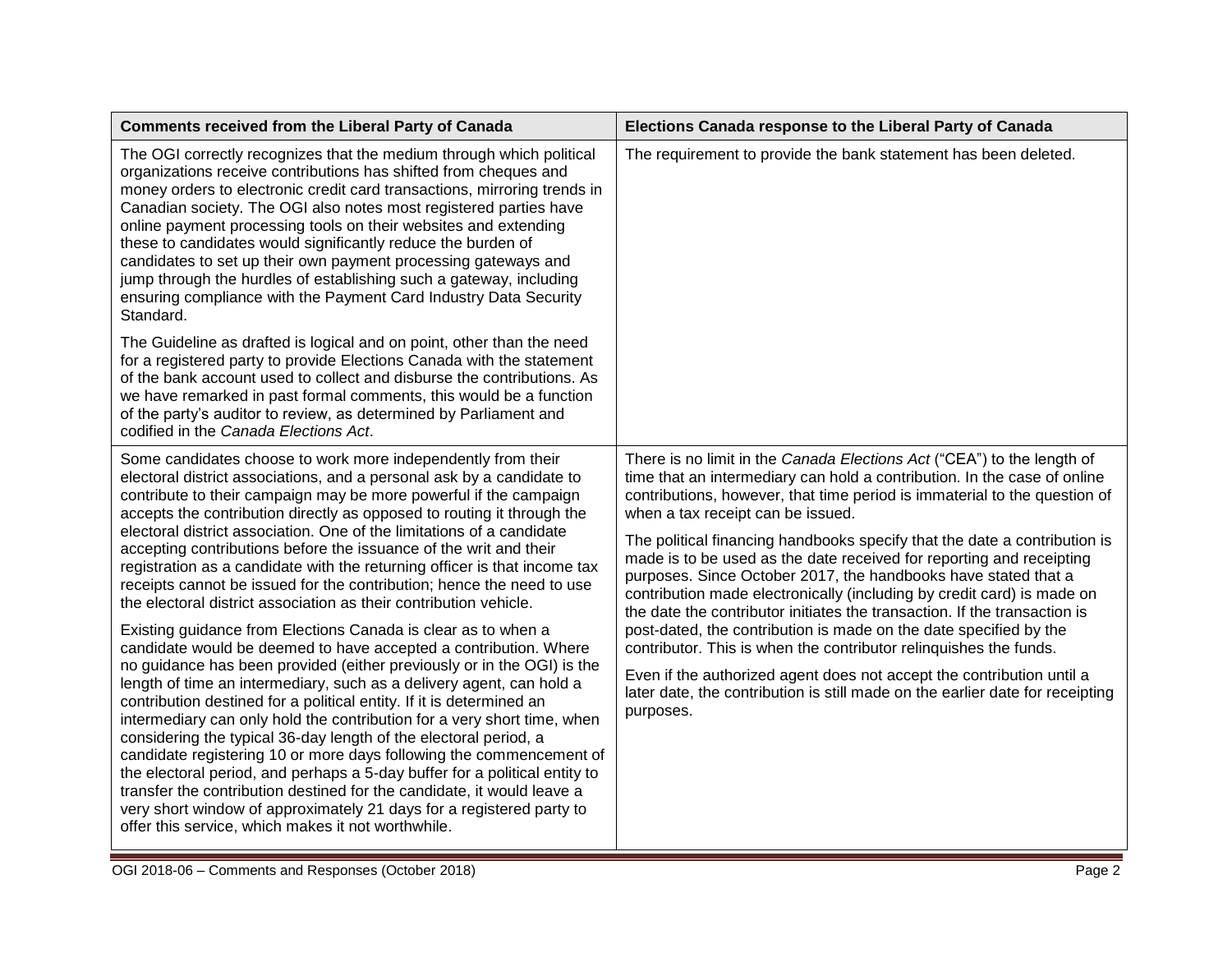| Understanding there needs to be some outlying limit in which a<br>registered party can hold funds as an intermediary for a candidate,<br>we're putting forward a maximum period of three months. For a<br>general election held on the prescribed October date, three months<br>would permit candidates to use the summer to campaign and solicit<br>contributions for holding by the registered party until sometime in<br>September when the registered party could forward them to the<br>candidate's official agent, who in turn would issue a receipt to the<br>donor for income tax purposes. In a situation where there is a minority<br>government, the three-month period would need to be extended,<br>perhaps for the entire period between elections.                                                                                                                                                                                                                                                                                                                                                                                                                                                                                                                                                                                                                                      |                                                                                                                                                                                                                                                                                                                                                                                                                                                                                                                                                                                                                                                                                                                                              |
|--------------------------------------------------------------------------------------------------------------------------------------------------------------------------------------------------------------------------------------------------------------------------------------------------------------------------------------------------------------------------------------------------------------------------------------------------------------------------------------------------------------------------------------------------------------------------------------------------------------------------------------------------------------------------------------------------------------------------------------------------------------------------------------------------------------------------------------------------------------------------------------------------------------------------------------------------------------------------------------------------------------------------------------------------------------------------------------------------------------------------------------------------------------------------------------------------------------------------------------------------------------------------------------------------------------------------------------------------------------------------------------------------------|----------------------------------------------------------------------------------------------------------------------------------------------------------------------------------------------------------------------------------------------------------------------------------------------------------------------------------------------------------------------------------------------------------------------------------------------------------------------------------------------------------------------------------------------------------------------------------------------------------------------------------------------------------------------------------------------------------------------------------------------|
| As a final point, the new Portal being developed by Elections Canada<br>should have the ability to allow the official agent to electronically<br>upload contribution data provided by the registered party to facilitate<br>the official agent's role in recording contributions and issuing receipts.                                                                                                                                                                                                                                                                                                                                                                                                                                                                                                                                                                                                                                                                                                                                                                                                                                                                                                                                                                                                                                                                                                 | Elections Canada notes your comment. This functionality is currently<br>part of the agency's plan for the portal.                                                                                                                                                                                                                                                                                                                                                                                                                                                                                                                                                                                                                            |
| <b>Comments received from the Marxist-Leninist Party of Canada</b>                                                                                                                                                                                                                                                                                                                                                                                                                                                                                                                                                                                                                                                                                                                                                                                                                                                                                                                                                                                                                                                                                                                                                                                                                                                                                                                                     | Elections Canada response to the Marxist-Leninist Party of<br>Canada                                                                                                                                                                                                                                                                                                                                                                                                                                                                                                                                                                                                                                                                         |
| Interpretation Note: 2018-06 - Draft (July 2018), entitled Online<br>Contributions Made to Candidates Through the Registered Party<br>presents how registered political parties can process online<br>contributions for their candidates in a manner compliant with the<br>Canada Elections Act (CEA). The CEA does not specifically allow for<br>this activity. Therefore, the Interpretation Note considers related<br>provisions about contributions and provides a "how to."<br>In brief, the Interpretation Note states that the on-line contributions<br>processed by the Party for its candidate(s) must be deposited into<br>separate bank accounts, and then the contributions (minus the<br>processing fees) are transmitted to the official agent of the candidate,<br>who retains all legal liability for accepting and receipting the<br>contributions, ensuring contribution limits are not exceeded, submitting<br>documents showing how the contributions were processed, and so on.<br>Payment processing charges paid by the Party are treated as a<br>transfer-in-kind to the candidate. The contributions are not eligible for<br>tax receipts, if they are received on-line by the Party before official<br>confirmation of the candidate or more than one month after election<br>day. The candidate's official agent could issue tax receipts for post-<br>dated contributions. | Elections Canada notes your comment. To clarify, this OGI does not<br>open new activities to registered parties. Its intent is to emphasize the<br>steps that parties must take to remain in compliance with the CEA in<br>the areas of handling contributions and issuing tax receipts. It is a<br>transparent way to provide guidance to all parties on how to follow the<br>law.<br>The issue of fundraising and election expenses is a separate topic.<br>Although it is not discussed in this note, as in all situations, registered<br>parties must remain aware of how their activities to promote<br>themselves and their candidates align with the different spending limits<br>as well as restrictions on the use of voters lists. |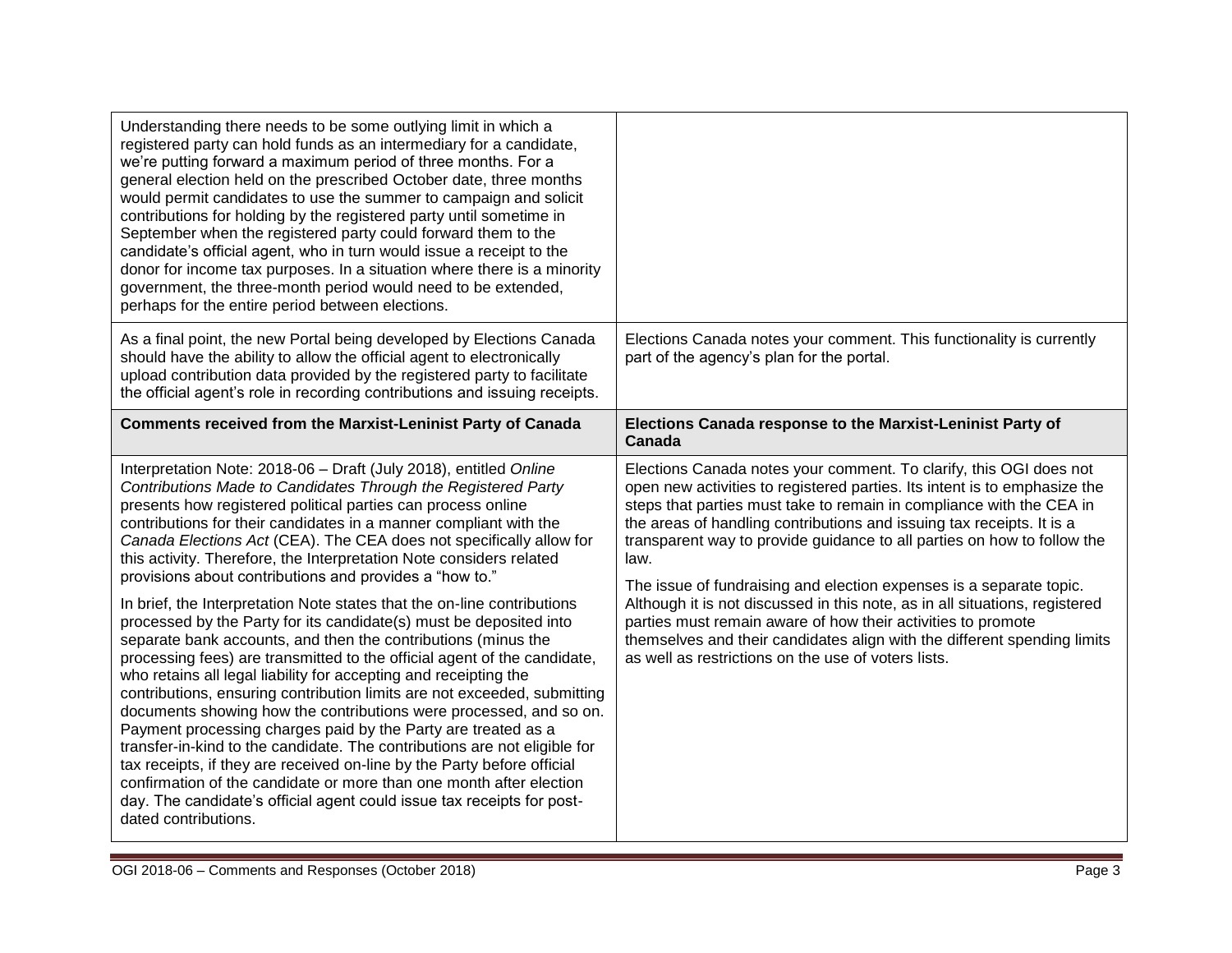By way of analogy, Elections Canada compares the role of the Party in this instance with that of an individual who collects anonymous contributions for a party at an event, or during door -to -door campaigning, and transmits them to the Party with details for the official agent to accept them. The individual is not receiving the contributions, but merely transmitting them.

#### **How the Issue is Posed**

Having studied the matter, the Marxist -Leninist Party of Canada (MLPC) thinks that several important considerations are ignored in the Interpretation Note, perhaps because of the way the issue has been posed.

Elections Canada presents "the issue" at hand as follows: "Most registered parties have set up payment processing systems on their websites that allow them to receive contributions by credit card. Some parties may wish to use these systems to process contributions on behalf of their candidates."

This wish sounds very innocuous. It is merely to take advantage of the Party's on -line payment infrastructure. Since it is not difficult for a candidate to establish an on -line payment processing system, it is difficult to accept this wish at face value. In addition, the Interpretation Note itself references the "Political Financing Handbook for Candidates and Official Agents (EC 20155) – February 2018", which explains how an Electoral District Association (EDA) can process on line contributions for their candidate.

### **What Problem is Actually Being Addressed?**

We think the issue relates to a political party putting its fund -raising machinery at the disposal of its candidates, *not merely its payment processing infrastructure.* This is not a minor difference. Clearly, contributions cannot be processed unless they have been solicited. What happens to the expenditures for solicitation? If contributions are solicited by direct mail, the cost of producing the mail-outs counts towards the election expense limits. Where is the expense involved in soliciting on -line expenditures accounted for?

A research paper presented to the 2009 Annual Meeting of the Canadian Political Science Association addressed the issue of "Election Finance Law and Party Centralization in Canada." Of significance to the matter at hand, the authors state that, "the national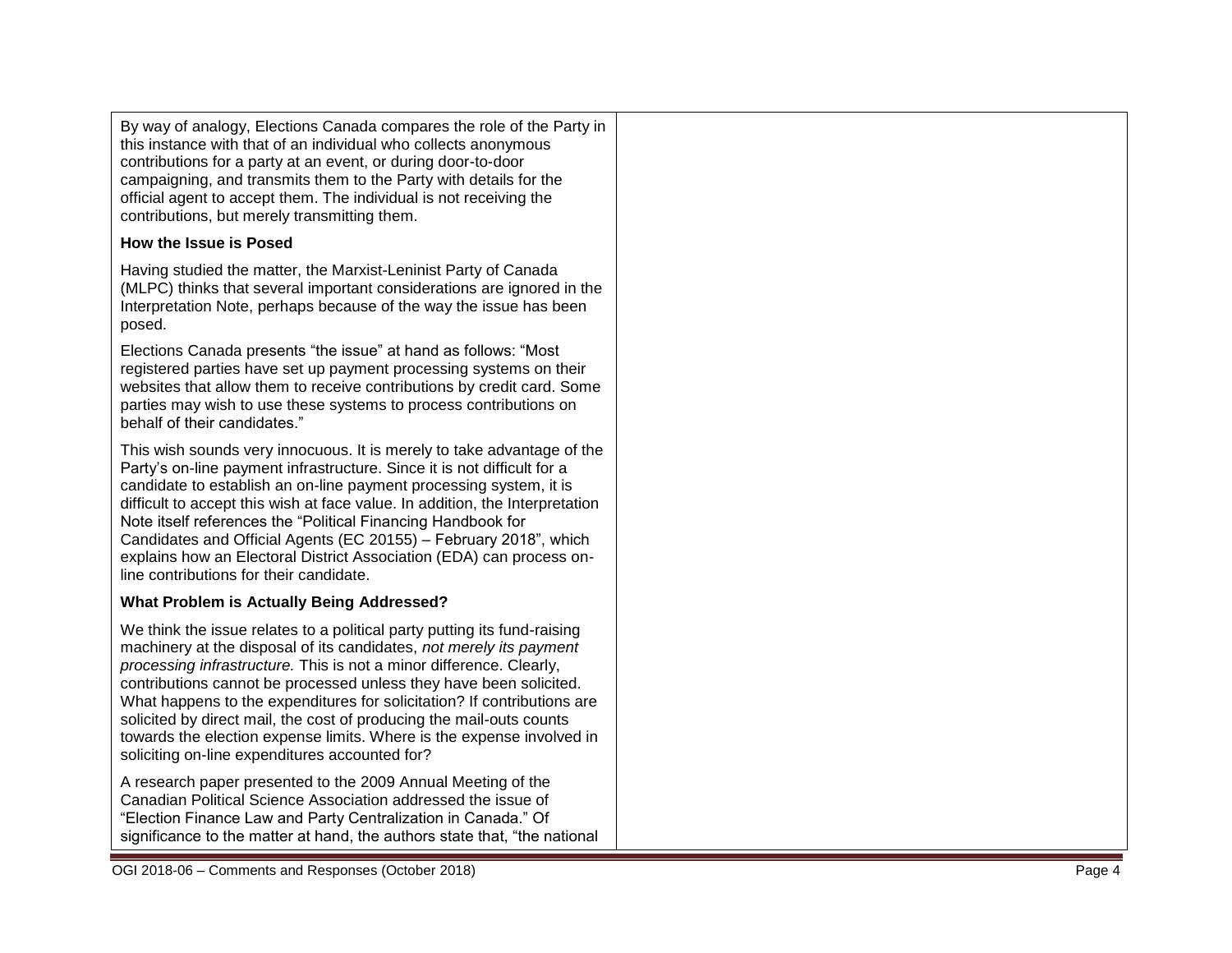wing of each party enjoys ... a natural advantage over its local entities in fundraising." It explains:

"To solicit a large number of relatively small contributions from individuals in contemporary Canada requires the use of practices and technologies such as direct mail, telephone solicitation and Internet fundraising. These techniques succeed when the content of appeals is carefully crafted and personalized; the fixed costs of establishing the infrastructure and appeal are high, so they are feasible only as large scale undertakings. Local associations run by volunteers trying to reach supporters in a geographically circumscribed area face significant barriers to using these kinds of techniques."<sup>1</sup>

And it certainly is the case that high costs are involved. In 2017, the Conservative Party of Canada reported contributions of \$18.8 million and fundraising expenses of \$7.1 million. The Liberal Party of Canada raised \$14 million and spent \$2.7 million on fundraising. At the August 2018 Conservative Party Policy Convention in Halifax, Conservative Fund Chair Irving Gerstein boasted that the use of the Party's national elector database was "key" to its ability to raise funds.

A Party that fields candidates across the country has access to the entire National Electors List. Independent candidates, and Party candidates, for that matter, do not have access to the National List. We understand that it is completely legal to use the list of electors for fundraising purposes, but the unfairness of the situation needs to be taken into consideration.

In the last Elections Canada interpretation note on the subject of "Pre existing Web Content of Registered Parties in an Election" (2018 -04 – Draft (June 2018) ), Elections Canada pointed out that the objective of the CEA is "primarily to ensure a level playing field in an election." Considerations were elaborated from the standpoint of how pre existing web content impacts fairness .

The MLPC thinks the same considerations are missing in examining the import of political parties being allowed to "process" contributions for candidates.

**Considerations Related to "a Level Playing Field"**

It seems to us that a level playing field is affected if certain political

<sup>|&</sup>lt;br>1 *Election Finance Law and Party Centralization in Canada*, Colleto, David; Jansen, Harold; Young, Lisa.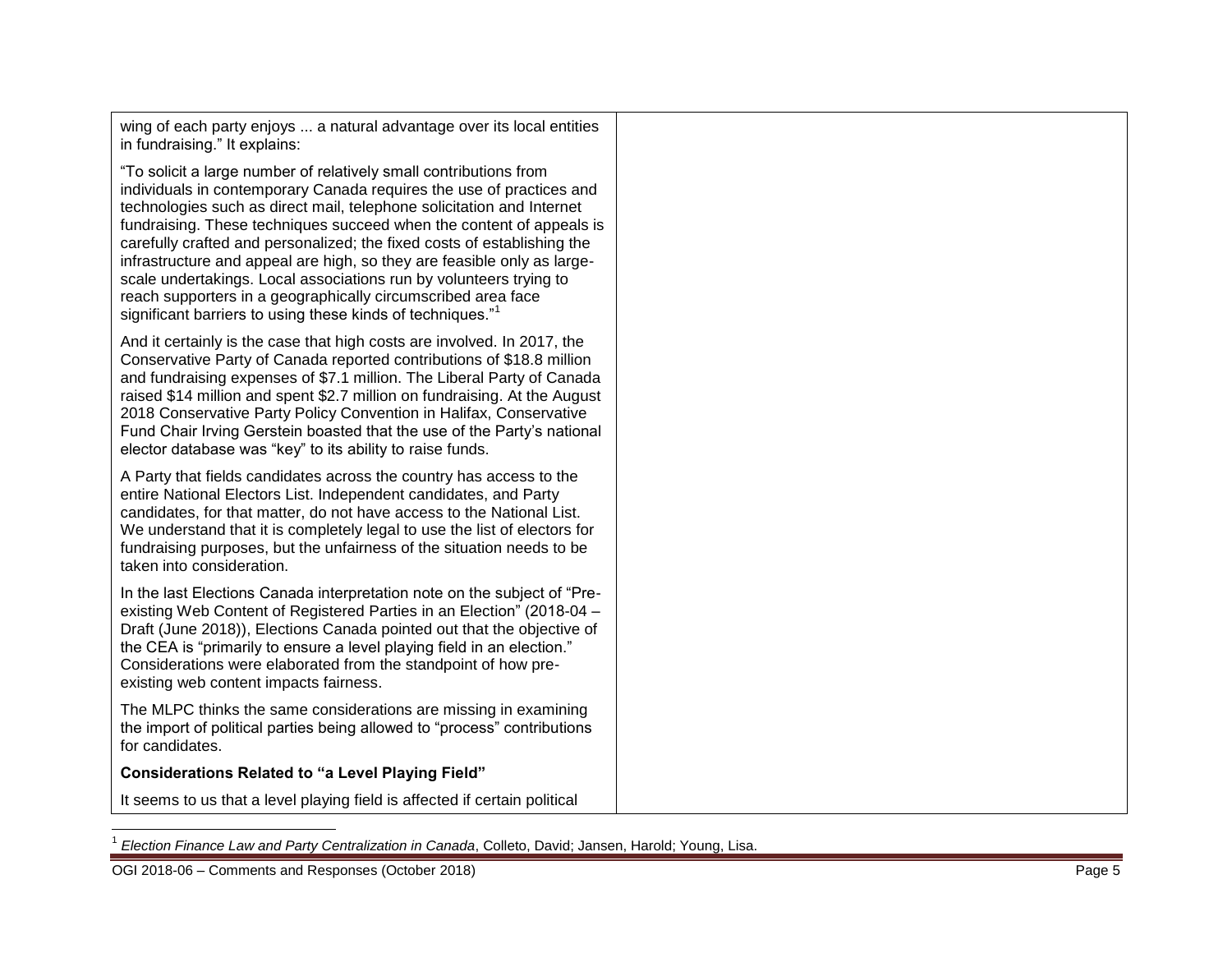parties can use their multi -million dollar national fundraising infrastructure to advantage their candidates and the candidate does not have to account for these expenses beyond the "processing fee" and a share of the Party's website if the candidate is promoted during the official election campaign period. It makes a mockery of the idea that all citizens solicit political and financial support for their candidacy on an equal footing.

It makes a mockery of a law that professes to have one set of rules for candidates to compete and another set of rules for party competition. The fact that this distinction has long been mocked does not make this new development any more acceptable. It adds to the way that independent candidates are disadvantaged and discriminated against on the grounds that the purpose of an election is to give rise to a Party government and therefore Parties and Party Candidates should be favoured by law. While it is frequently said that independent candidates are not "viable," the features of the election law which favour the viability of party candidates over independent candidates, and the parties with representation in the House of Commons over those without, is not given equal airing.

A case in point is the impact of an election financing system that uses previous electoral performance to justify the according of privilege in the next election. Following the 2015 federal election, political parties that met the vote -threshold requirement received more than \$60 million in election expense reimbursements, while their candidates received \$42 million.

#### **Transferring of Expenses**

Self -servingly, beginning in January 2015, the political parties in the House of Commons all agreed to remove fundraising expenses from the definition of election expenses that count towards spending limits. The Liberal Party of Canada has chosen not to rescind this provision, introduced by the Conservative Party's *Fair Elections Act.* When the *Fair Elections Act* was enacted, former Chief Electoral Officer Mayrand and others opposed a provision that would have exempted the cost of telephone calls to anybody who had contributed more than \$20 to a political party in the past from election expenses. The Conservatives were forced to remove the provision. Mr. Mayrand noted at the time that the provision would "compromise the level playing field" between the political parties. "It takes little imagination to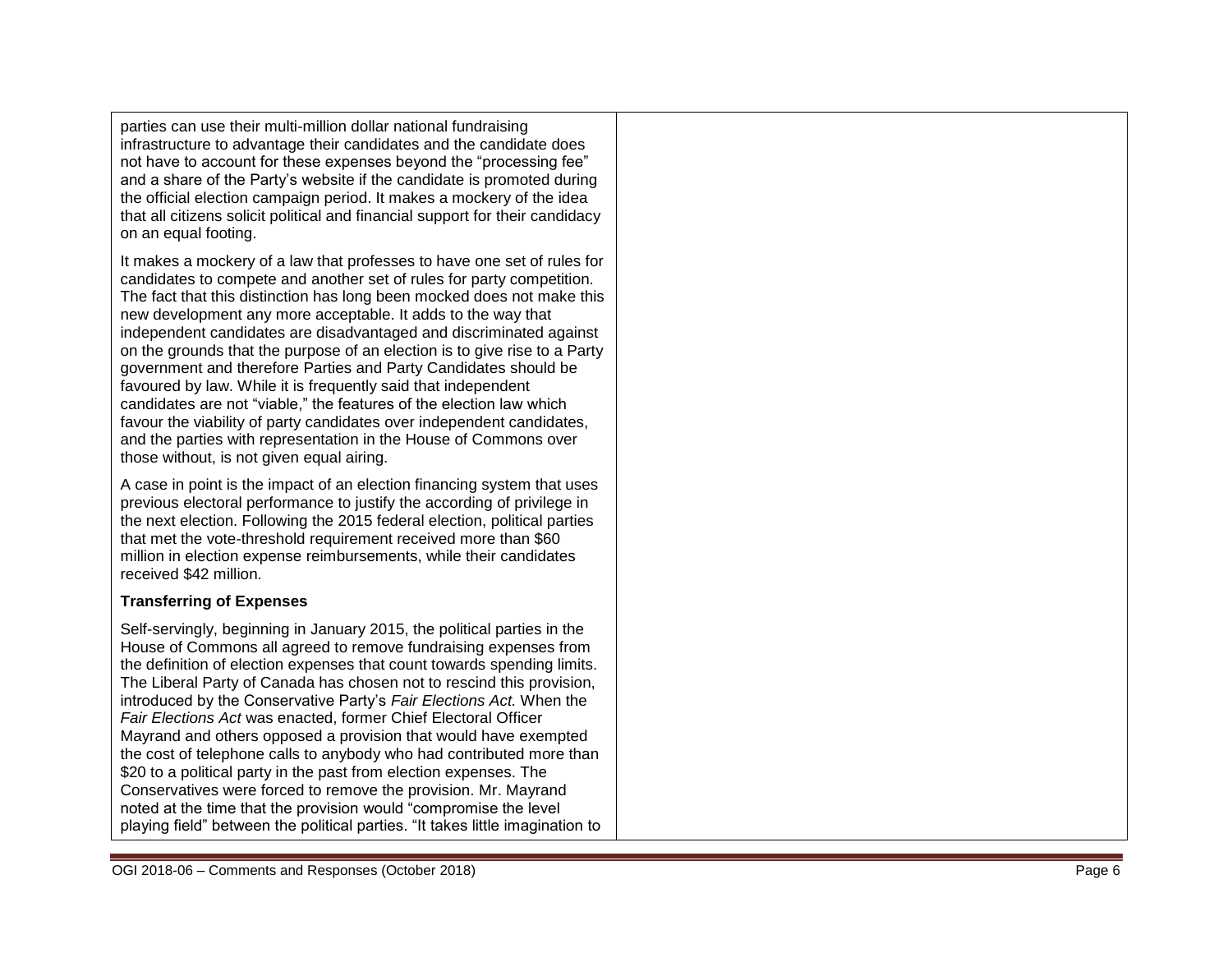understand that other partisan communications can be dressed up as fundraisers," he said, adding it would also be "difficult if not impossible" to enforce.

Notwithstanding the exemption of fundraising expenses, the current law stipulates that fundraising promotional materials do count towards election expense limits. The Interpretation Note should explain how the expenses related to the fundraising apparatus of national parties should be allocated to candidates, beyond merely capturing the cost of processing payments. To do otherwise introduces the possibilities for unlimited promotion of candidates by their political parties in the name of "fundraising" and further distorts the "level playing field."

Elections Canada has recognized some aspects of the unfair treatment of independent candidates in the *Canada Elections Act* and has proposed their remediation. In its recommendation to Parliament following the 2015 election, it proposed that independent candidates should be entitled to have excess funds from their election campaigns retained on their behalf for the next election, rather losing the funds to the Receiver General.

Within the limits of an electoral law devised to advantage the so -called major political parties, we reiterate our position that Elections Canada should attempt to curtail, rather than expand, the exercise of privilege and power in the electoral process. We think that the green light given to political parties to "process" contributions to candidates facilitates the exercise of privilege and power.

#### **On a Related Matter**

Increasingly, as political parties with significant financial resources try to maneuver within the limits of the law, which is supposed to create an even playing field, "how -to's" are being constructed. The court case regarding the Conservative Party's in -and -out transactions is a case in point. How a political party can *legally* exceed spending limits through the sharing of expenses with candidates has now been established.

In this light, another issue related to the matter at hand came up at Conservative Party Policy Convention. Starting in 2019, candidates of the Conservative Party will be required to hand over 50 percent of their reimbursements to the Conservative Fund. By way of explaining this new policy, which was met with some opposition by delegates, Gerstein explained what he referred to as "the six -million -dollar reason. "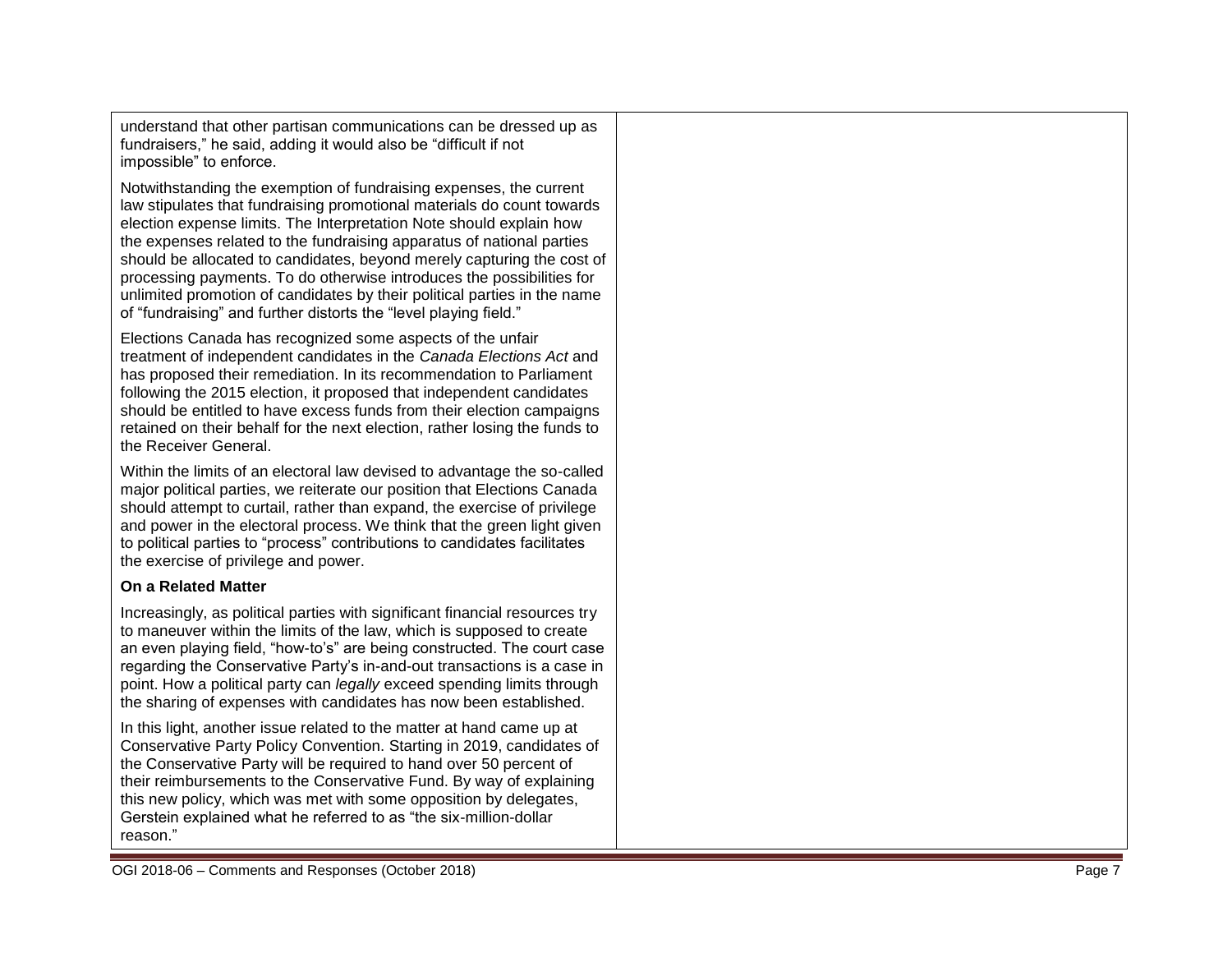| Gerstein stated that the Party must deal with a loss of \$20 million, that<br>is, the per-vote subsidy it received in the last electoral cycle. He said<br>that for the Conservative Fund to stay ahead of the political financing<br>game and come out of the 2019 election debt free and with cash in the<br>bank, it "must increase the proportion [of revenues] that comes from<br>government funding." He went on to explain that the Party needs to<br>achieve "qualifying non-profit organization" status so that it can obtain<br>an estimated \$6 million GST/HST refund. To qualify, 40 percent of the<br>entity's funding must come from government sources. Qualifying<br>entities are entitled to receive a refund of 50 percent of their GST/HST<br>outputs. |                                                                             |
|----------------------------------------------------------------------------------------------------------------------------------------------------------------------------------------------------------------------------------------------------------------------------------------------------------------------------------------------------------------------------------------------------------------------------------------------------------------------------------------------------------------------------------------------------------------------------------------------------------------------------------------------------------------------------------------------------------------------------------------------------------------------------|-----------------------------------------------------------------------------|
| Apparently, the plan is to have candidate election expense<br>reimbursements that are transferred to the Party treated not as a<br>"transfer" from a candidate, but as a government reimbursement to the<br>Party. This is an arguable proposition, but to ensure that Conservative<br>candidates maximize their spending, and, consequently, their potential<br>public reimbursements, fundraising for Conservative candidates takes<br>on significance beyond the normal.                                                                                                                                                                                                                                                                                                |                                                                             |
| In conclusion, some of the issues pertaining to ensuring a level playing<br>field are beyond the purview of Elections Canada, given the privileges<br>accorded to political parties and their candidates by the CEA. Within<br>these legal limitations, the MLPC believes it is the duty of Elections<br>Canada to ensure that, wherever possible, the election law is not<br>interpreted in a manner that expands the space for the exercise of<br>power and privilege in the electoral process.                                                                                                                                                                                                                                                                          |                                                                             |
| <b>Comments received from the Commissioner of Canada Elections</b>                                                                                                                                                                                                                                                                                                                                                                                                                                                                                                                                                                                                                                                                                                         | Elections Canada response to the Commissioner of Canada<br><b>Elections</b> |
| In bullet (7), it would be advisable to expressly mention that the whole<br>amount of the contribution-including the fees charged to the<br>registered party by the payment processing company-counts toward<br>the limit on total contributions that an eligible donor is allowed to make<br>to all the local regulated political entities of a registered party (i.e., to<br>its candidates, nomination contestants, and registered associations).                                                                                                                                                                                                                                                                                                                       | The bullet has been modified as suggested.                                  |